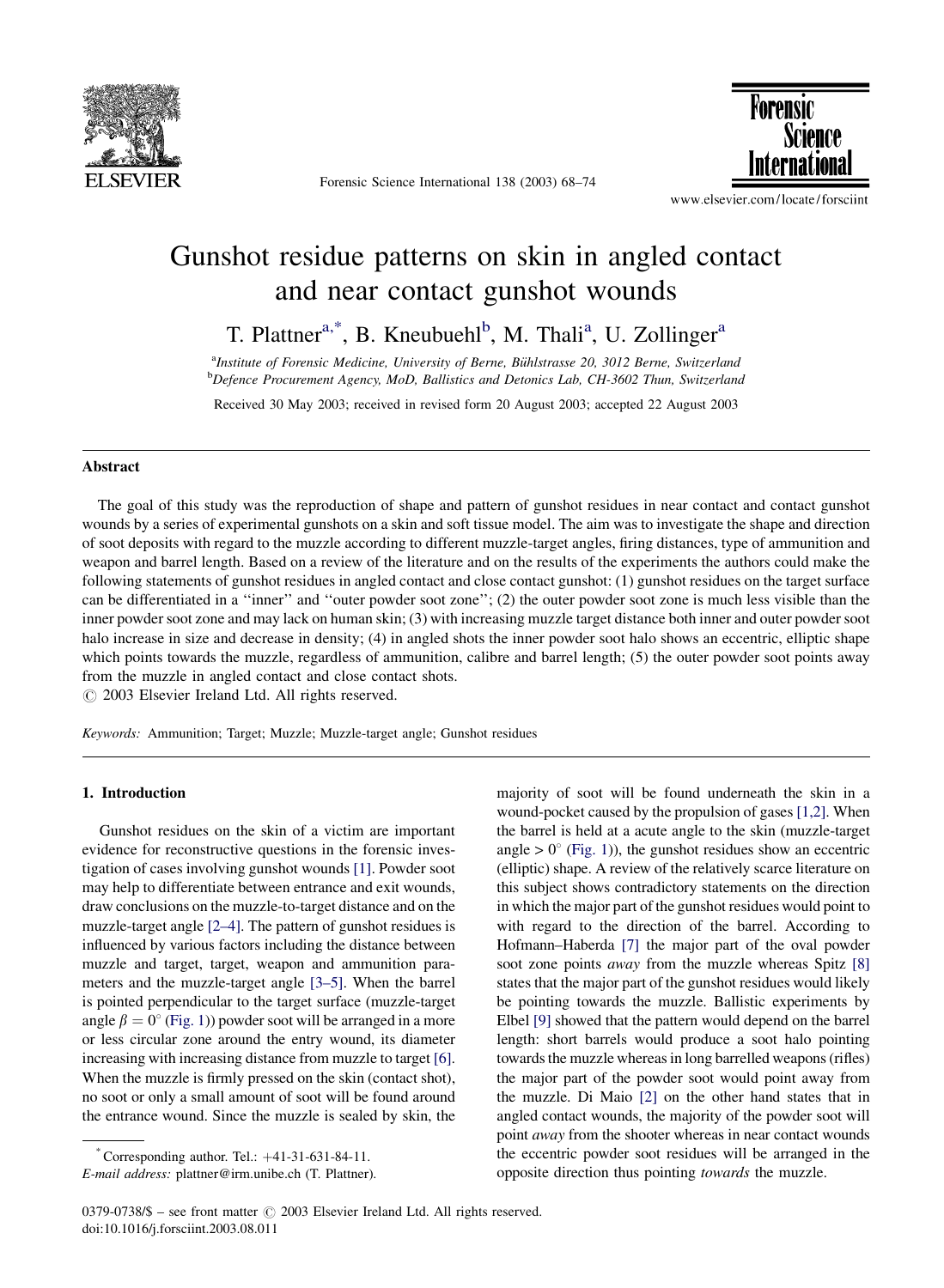

<span id="page-1-0"></span>

Fig. 1. Muzzle-target angle  $(\beta)$ .

The problem in question may have practical consequences for the forensic reconstruction of bullet trajectories in contact and close contact gunshots. The determination of bullet trajectories on a victim may cause problems, as any forensic pathologist knows. In cases involving multiple gunshot wounds as well as in cases where a reconstruction of the bullet path is not possible (massive destruction by deformed projectiles and bone fragments) it may be difficult if not impossible to determine the direction from which the weapon was fired. In such cases gunshot residues on the skin could be valuable clues.

The authors tried to reproduce the shape of gunshot residues by a series of experimentally produced angled near contact and contact shots on a skin and soft tissue model. The aim was to investigate the powder soot pattern according to different muzzle-target angles, firing distances, type of ammunition and weapon and barrel length.

## 2. Methods and materials

Gunshots were fired in a special facility for ballistic experiments with the weapon securely mounted on a gun carriage. As targets we used naturally tanned calf skin leather fixed on soap and gelatine blocks to simulate skin and underlying soft tissue. Three different types of ammunition and weapons were used: 38 Spl. LRN metal piercing revolver cartridges fired with a Smith and Wesson revolver, 9 mm Luger full metal jacket pistol cartridges with a SIG Pistol P 210, and 22 L.R. cartridges. All shots were fired with nitrocellulose based propellant (NC-powder). The barrel length of the 22 L.R. weapon was exchangeable. We used barrels with lengths of 150, 250 and 650 mm. In the contact shots, the muzzle was firmly pressed to the surface slightly impressing the leather and the underlying soap/gelatine thus reproducing a realistic situation of a close contact gunshot in which the skin would be pressed against surrounding soft tissue or skull bone. In the near contact shots firing distances of 5, 10, 15 and 20 mm measured from the rim of the muzzle to the target surface were chosen. Muzzle-target angles were  $0^{\circ}$  (perpendicular to target surface), 20, 30, 45 and 60 $^{\circ}$ . A high speed digital film camera was used to examine the development and shape of the powder cloud. Gunshot residues were stained by rhodizonate to reveal lead particles not visible by the naked eye [\[10,11\]](#page-6-0).

## 3. Results

In the majority of the experimental shots gunshot residues were visibly arranged in two different zones as described by di Maio [\[2\]](#page-6-0). Around the entrance hole they showed a prominent and dense black powder soot halo (''inner powder



Fig. 2. Gunshot residue pattern on target surface in angled contact and close contact gunshots: (A) outer powder soot zone; (B) inner powder soot zone. Black arrow indicates direction of bullet.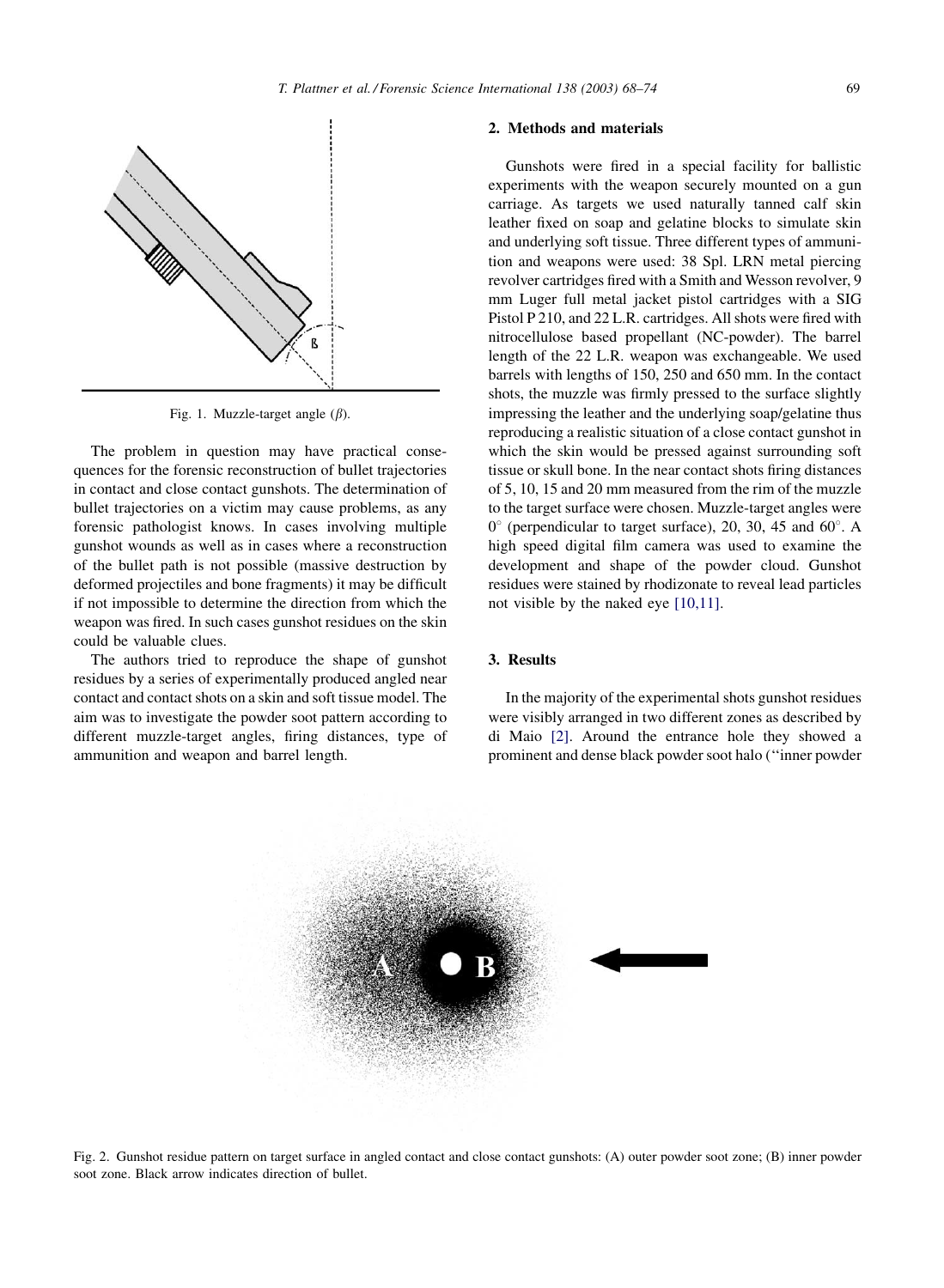<span id="page-2-0"></span>

Fig. 3. Series of experimental shots with 38 Spl. LRN metal piercing revolver cartridges fired with Smith and Wesson revolver. Arrow indicates direction of bullet: (a) muzzle-target angle  $(\beta) = 20^{\circ}$ , muzzle target distance  $(d) = 0$  mm (contact shot); (b)  $\beta = 20^{\circ}$ ,  $d = 5$  mm; (c)  $\beta = 20^{\circ}$ ,  $d = 10$  mm; (d)  $\beta = 20^{\circ}$ ,  $d = 15$  mm; (e)  $\beta = 60^{\circ}$ ,  $d = 0$  mm (contact shot); (f)  $\beta = 60^{\circ}$ ,  $d = 5$  mm; (g)  $\beta = 60^{\circ}$ ,  $d = 10$  mm; (h)  $\beta = 60^{\circ}, d = 15$  mm.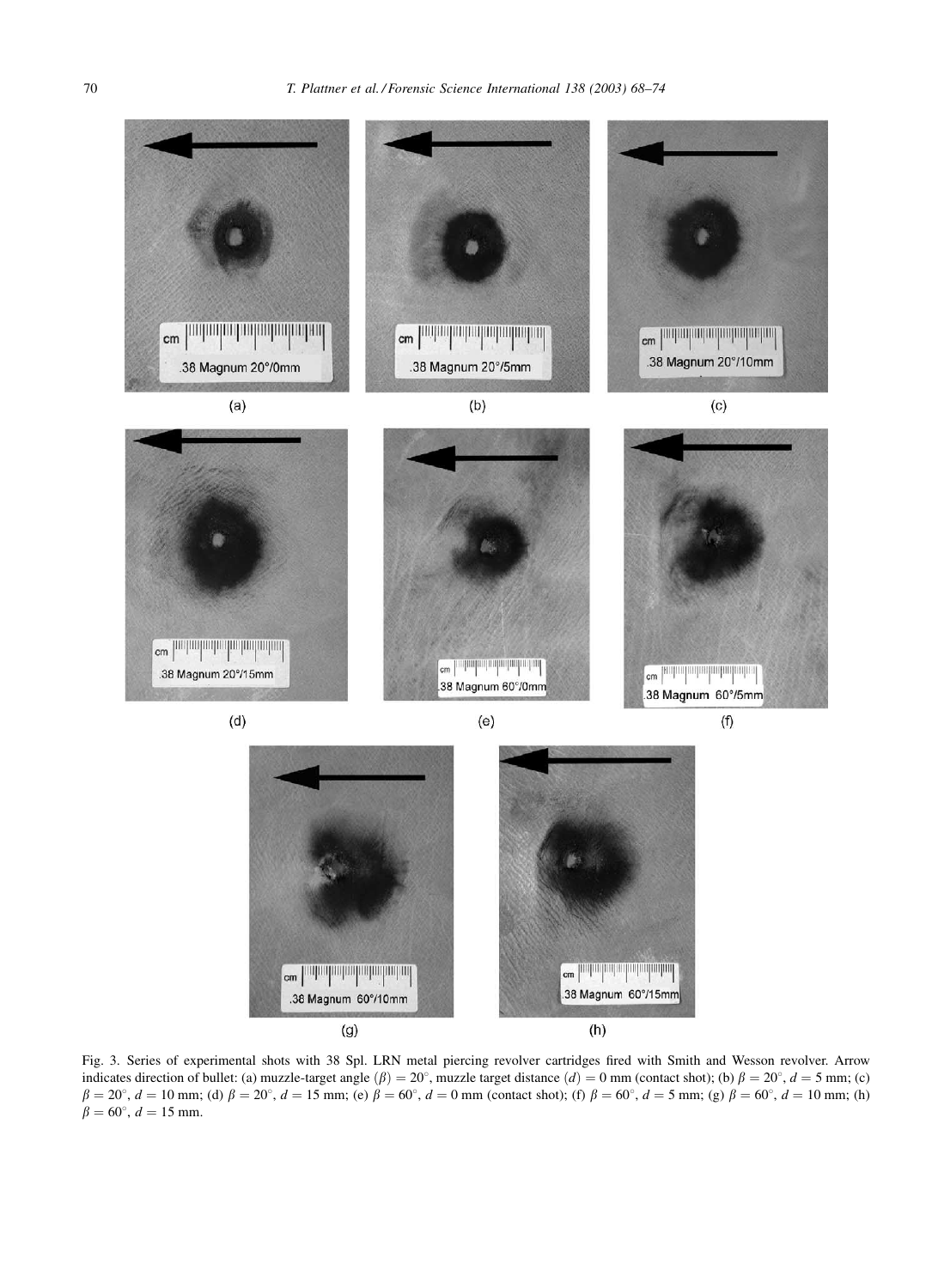soot zone'') which was clearly demarcated and surrounded by a larger, grey and barely visible cloud-like powder soot halo (''outer powder soot zone'' [\(Fig. 2](#page-1-0))). In all shots the inner powder soot zone had an oval shape and became less dense and wider with increasing muzzle-target distance ([Fig. 5\)](#page-4-0). In small angled shots the inner powder soot

zone was nearly circular [\(Fig. 3](#page-2-0)) whereas with increasing barrel-target angle  $\beta$  it adopted a eccentric and oval pattern ([Figs. 3–6\)](#page-2-0). In all angled shots, regardless of ammunition, weapon and barrel length, in contact and as well as in near contact wounds, the major part of powder soot residues of the ''inner powder soot zone'' viewed



Fig. 4. Series of experimental shots with 9mm Luger full metal jacket pistol cartridges fired with SIG Pistol P 210. Arrow indicates direction of bullet: (a) muzzle-target angle  $(\beta) = 20^{\circ}$ , muzzle target distance  $(d) = 0$  mm (contact shot); (b)  $\beta = 20^{\circ}$ ,  $d = 5$  mm; (c)  $\beta = 20^{\circ}$ ,  $d = 10$  mm; (d)  $\beta = 20^{\circ}$ ,  $d = 15$  mm; (e)  $\beta = 45^{\circ}$ ,  $d = 0$  mm (contact shot); (f)  $\beta = 45^{\circ}$ ,  $d = 5$  mm; (g)  $\beta = 45^{\circ}$ ,  $d = 10$  mm; (h)  $\beta = 45^{\circ}$ ,  $d = 15$  mm.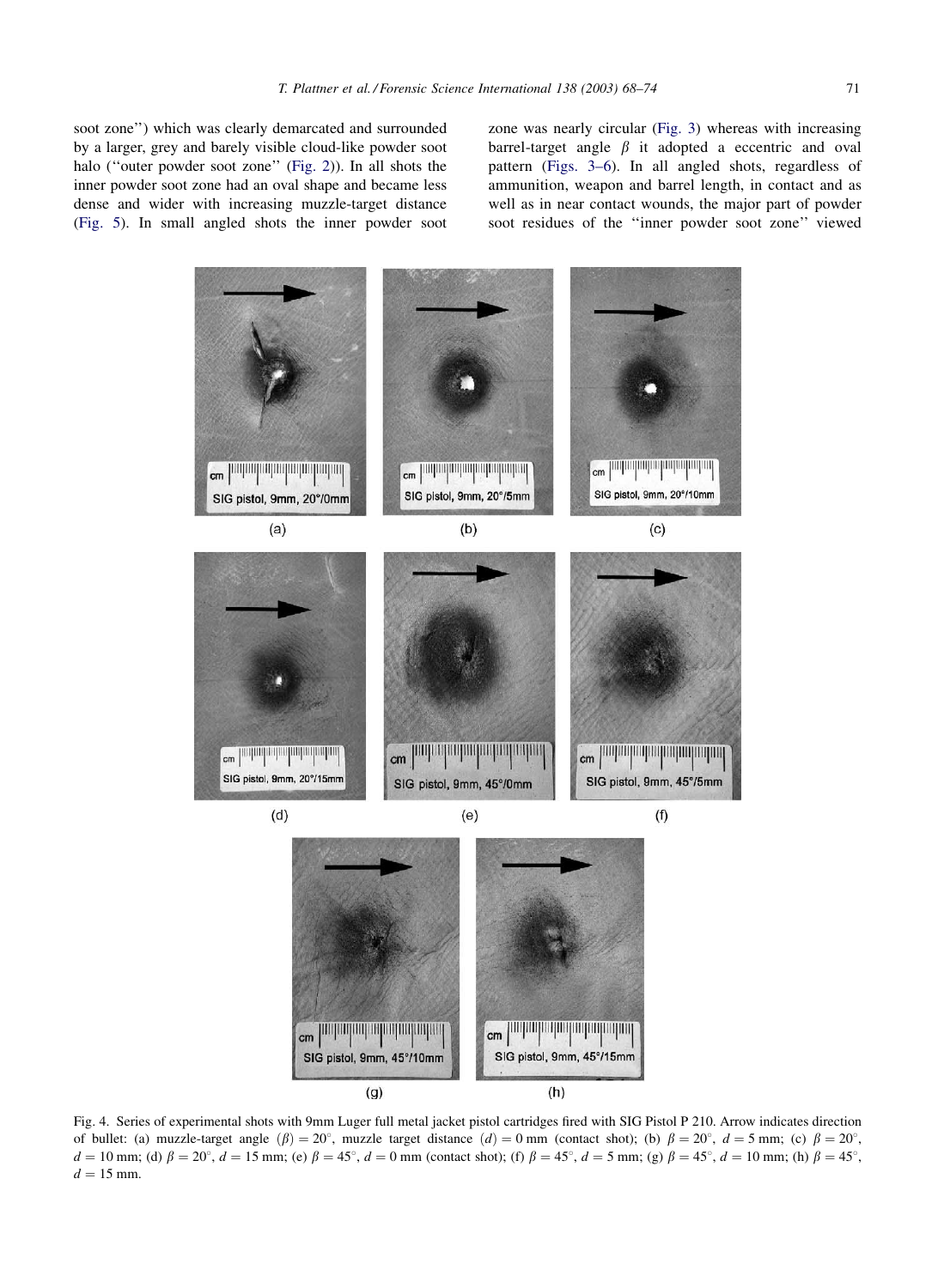<span id="page-4-0"></span>72 T. Plattner et al. / Forensic Science International 138 (2003) 68–74



 $(g)$ 

 $(h)$ 

Fig. 5. Series of experimental shots with 22 L.R. cartridges fired with 150mm barrel. Arrow indicates direction of bullet: (a) muzzle-target angle  $(\beta) = 20^{\circ}$ , muzzle target distance  $(d) = 0$  mm (contact shot); (b)  $\beta = 20^{\circ}$ ,  $d = 5$  mm; (c)  $\beta = 20^{\circ}$ ,  $d = 10$  mm; (d)  $\beta = 20^{\circ}$ ,  $d = 15$  mm; (e)  $\beta = 60^{\circ}$ ,  $d = 0$  mm (contact shot); (f)  $\beta = 60^{\circ}$ ,  $d = 5$  mm; (g)  $\beta = 60^{\circ}$ ,  $d = 10$  mm; (h)  $\beta = 60^{\circ}$ ,  $d = 15$  mm.

from the entrance hole was pointing towards the muzzle [\(Figs. 3–6](#page-2-0)). With increasing muzzle-target angle the entrance hole was ''migrating'' away from the muzzle towards the rim of the inner powder soot zone ([Figs. 3–6](#page-2-0)). The ''outer powder soot zone'' was not as clearly defined and demarcated as the inner powder soot zone and showed circular, oval or pear-like shapes. In some shots the outer powder soot halo was not visible but could be demonstrated by the means of rhodizonat staining. In our experiments the "outer powder soot zone" pointed away from the muzzle thus having an opposite behaviour as the inner powder soot zone ([Figs. 2–6](#page-1-0)).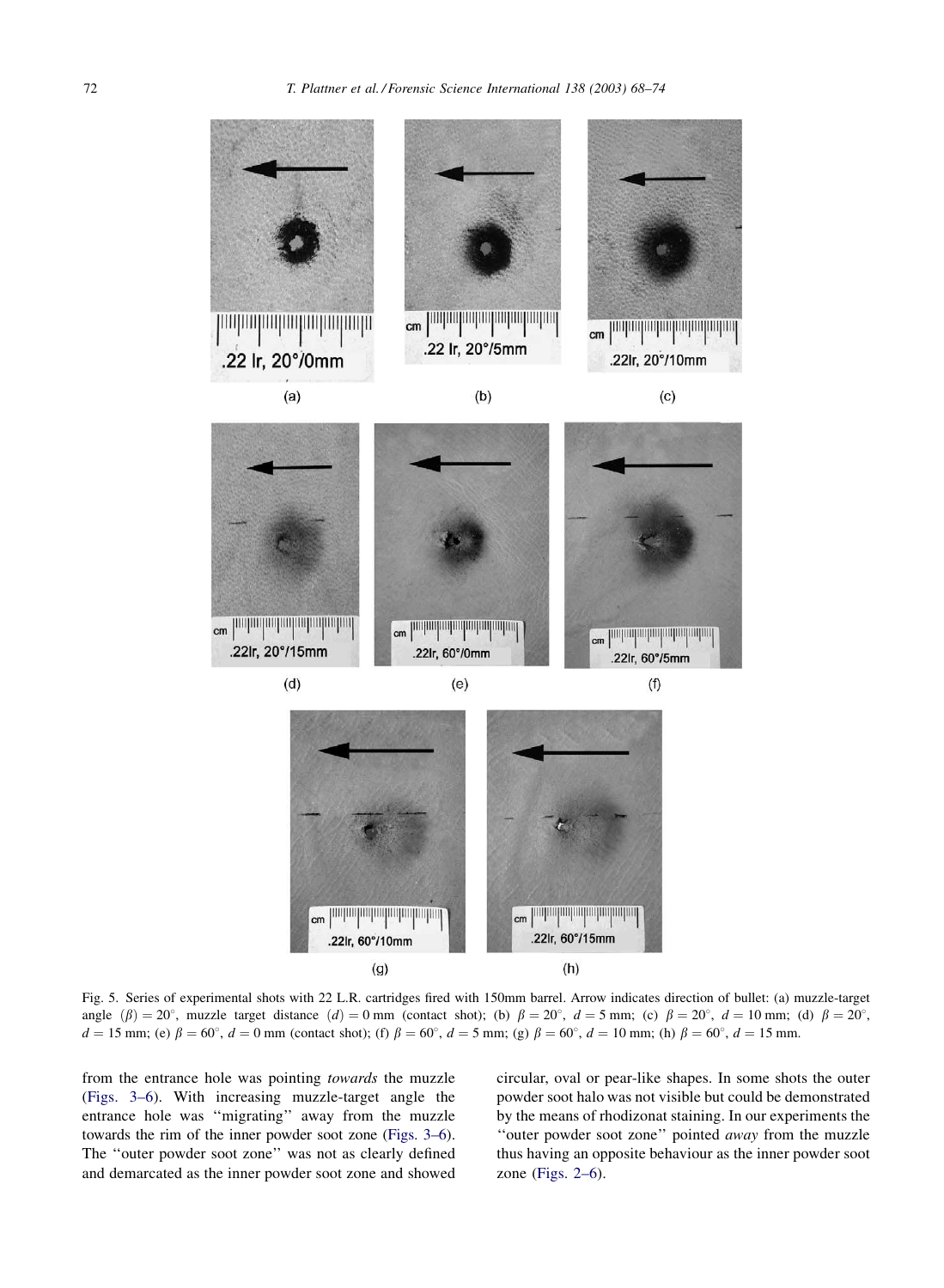

Fig. 6. Series of experimental shots with 22 L.R. cartridges fired with 250 and 650 mm barrel. Arrow indicates direction of bullet: (a) muzzletarget angle  $(\beta) = 45^{\circ}$ , muzzle target distance  $(d) = 0$  mm (contact shot), 650 mm barrel; (b)  $\beta = 45^{\circ}$ ,  $d = 5$  mm, 650 mm barrel; (c)  $\beta = 45^{\circ}$ ,  $d = 10$  mm, 650 mm barrel; (d)  $\beta = 45^{\circ}$ ,  $d = 0$  mm (contact shot), 250 mm barrel; (e)  $\beta = 45^{\circ}$ ,  $d = 5$  mm, 250 mm barrel; (f)  $\beta = 45^{\circ}$ ,  $d = 10$  mm, 250 mm barrel.

 $(e)$ 

cm

**paguapaguapaguapagu** 

22 lr, 250mm barrel, 45°/5mm

The powder residues produced by 38 Spl. cartridges, 9 mm Luger pistol cartridges and the 22 L.R. cartridges differed only in the amount and size of powder residues due to the different amount of propellant. Shapes and patterns of soot according to muzzle-target angle and firing distance were comparable in all shots [\(Figs. 3 and 4\)](#page-2-0). The 650 mm barrel showed more densely concentrated powder residues around the entrance hole than the shorter barrels (150 and 250 mm (Fig. 6)). The 650 mm barrel produced denser and smaller inner powder soot zones than the shorter versions (Fig. 6). Based on high speed film sequences we can confirm, that the shape of the powder soot cloud emerging from the muzzle is different in long and short barrelled weapons as described by Elbel. The 650 mm barrel produced a cylindric to cone shaped powder cloud whereas the 250 mm barrel showed a mushroom shaped powder cloud. This would

.22 lr. 250mm barrel, 45°/0mm

 $(d)$ 

 $cm$ 

account for the different shape of the gunshot residues produced by the long and short barrels. The observations of Elbel concerning the different orientation of the eccentric powder soot halo in long and short barrels could however not be reproduced. The eccentric inner powder soot residues always pointed towards the muzzle regardless of the barrel length.

 $cm$ 

*<u>purporpuguiguiguiguigui</u>* 

.22 lr. 250mm barrel, 45°/10mm

 $(f)$ 

## 4. Discussion

As a result of the study the authors conclude that the orientation of gunshot residues around the entrance wound on contact and near contact wounds may indicate in which direction the barrel was held with respect to the target surface. The phenomenon of the opposite location of the